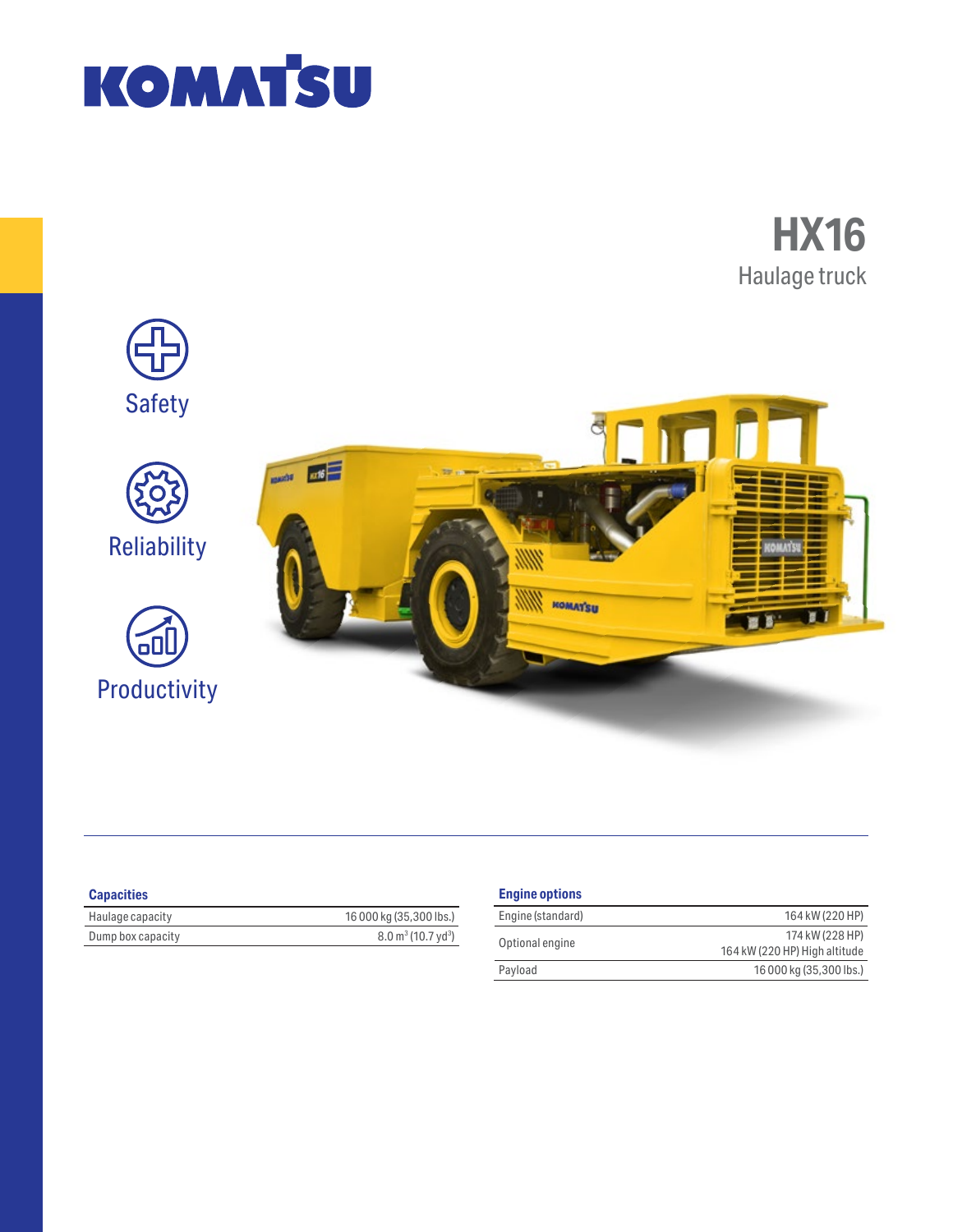# **HX16**

## **Weights**

| Operating weight           | 17 900 kg (39,380 lbs.) |
|----------------------------|-------------------------|
| <b>Total loaded weight</b> | 33 900 kg (74,580 lbs.) |
| Axle weight without load   |                         |
| Front axle                 | 13 600 kg (29,920 lbs.) |
| Rear axle                  | 4 300 kg (9,460 lbs.)   |
| Axle weight with load      |                         |
| Front axle                 | 19 200 kg (42,240 lbs.) |
| Rear axle                  | 14 700 kg (32,340 lbs.) |
|                            |                         |

# **Driving speeds with lockup loaded**

| Grade    | 0%                  | 10%                | 15%               |
|----------|---------------------|--------------------|-------------------|
| 1st gear | 5.4 kph (3.4 mph)   | 5.2 kph (3.2 mph)  | 5.1 kph (3.2 mph) |
| 2nd gear | 11.1 kph (6.9 mph)  | 10.9 kph (6.8 mph) | 8.7 kph (5.4 mph) |
| 3rd gear | 19.2 kph (11.9 mph) |                    |                   |
| 4th gear | 33.1 kph (20.6 mph) |                    |                   |

#### **Box motion times (+/-1s)**

| Raising time  | 12.0 s |
|---------------|--------|
| Lowering time | 10.0 s |

#### **Articulation motion times (+/-1 s)**

| Turning time: right | 5.0s |
|---------------------|------|
| Turning time: left  | 5.0s |

#### **Electrical equipment**

| Alternator                 | 24V/100A       |
|----------------------------|----------------|
| <b>Batteries</b>           | 2x24V          |
| Starter                    | 24V heavy duty |
| Driving and working lights | 4 front/2 rear |

#### **Structural**

| Front and rear frames | Welded steel box construction |
|-----------------------|-------------------------------|
| Material              | ASTM A572 GR50                |

## **Powertrain**

| Engine (standard)    | Cummins QSB 6.7 EPA Tier 3        |
|----------------------|-----------------------------------|
| Output               | 164 kW (220 HP) @ 2,200 rpm       |
| General              |                                   |
| Air filtration       | Donaldson (dry type)              |
| Exhaust system       | Diesel oxidation catalyzer        |
| Fuel tank capacity   | 317 L (84 US gal)                 |
| Converter            | Dana CL320 series with lock-up    |
| Transmission         | Dana 32000 series                 |
| Shifting             | Powershift c/w modulation         |
| Speeds               | 4 forward/4 reverse               |
| Axles                |                                   |
| Front and rear       | Dana 16D2149                      |
| Differentials, front | Open                              |
| Differentials, rear  | Open                              |
| <b>Breaks</b>        | Spring applied, hydraulic release |
| Oscillation angle    | $+/-$ 10 deg (frame)              |
| <b>Tires</b>         | Radial lugged                     |
| Size                 | 17.50 R 25                        |
|                      |                                   |

#### **Hydraulics**

System design - Variable displacement piston pump with load sensing closed center circuit design for optimal efficiency. Electric transfer pump for tank filling.

| $191$ Caths Hilling.                                                     |                                                 |
|--------------------------------------------------------------------------|-------------------------------------------------|
| Dump control                                                             | Hydraulic                                       |
| Steering control                                                         | Single proportional joystick with gear selector |
| Box hoist cylinder                                                       | Two, double acting, four stage                  |
| Steer cylinder                                                           | Two, double acting, single stage                |
| Hydraulic tank volume                                                    | 165 L (43.5 US gal)                             |
| Brake cooling tank volumes                                               |                                                 |
| Brake system - Service brakes are enclosed spring-applied, hydraulically |                                                 |

released, liquid cooled multidisk on all four wheel ends. The service brakes also function as emergency and park brakes. Brakes will apply upon loss of hydraulic pressure or electrical power.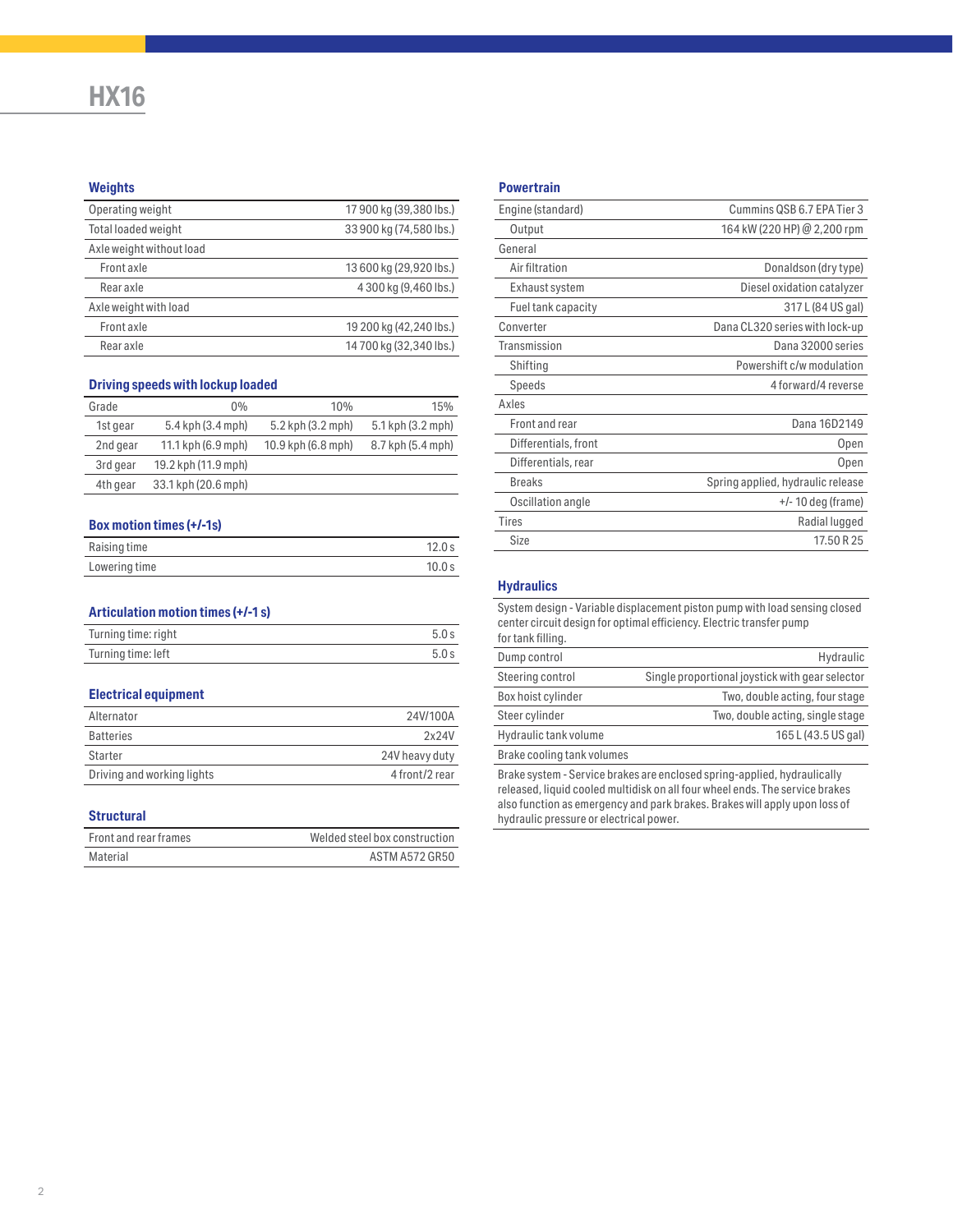General specifications



# **Overall dimensions**

| А | Height to top of canopy             | 2 352 mm (93 in) |
|---|-------------------------------------|------------------|
| В | Tramming length                     | 7728 mm (304 in) |
| C | Height - top of dump box            | 2 114 mm (83 in) |
| D | Height - dump box up                | 3957 mm (156 in) |
| E | Length - front axle to center hinge | 1436 mm (57 in)  |
| F | Length - rear axle to center hinge  | 2 216 mm (87 in) |
| G | Height - ground clearance           | 336 mm (13 in)   |
| н | Length - dump clearance             | 728 mm (29 in)   |
| J | Height - dump clearance             | 447 mm (18 in)   |
| K | Width - max frame                   | 2 318 mm (91 in) |
| L | Width - dump box                    | 2 318 mm (91 in) |
| М | Turning angle                       | 45 deg           |
| N | Outside radius                      | 6022 mm (237 in) |
| P | Inside radius                       | 3087 mm (112 in) |
| R | Dump angle                          | 60 deg           |

\* Vehicle height and ground clearance will vary with tire manufacturer, tire pressure and load. With the vehicle loaded, expect tires to compress up to 61 mm (2.4 in).